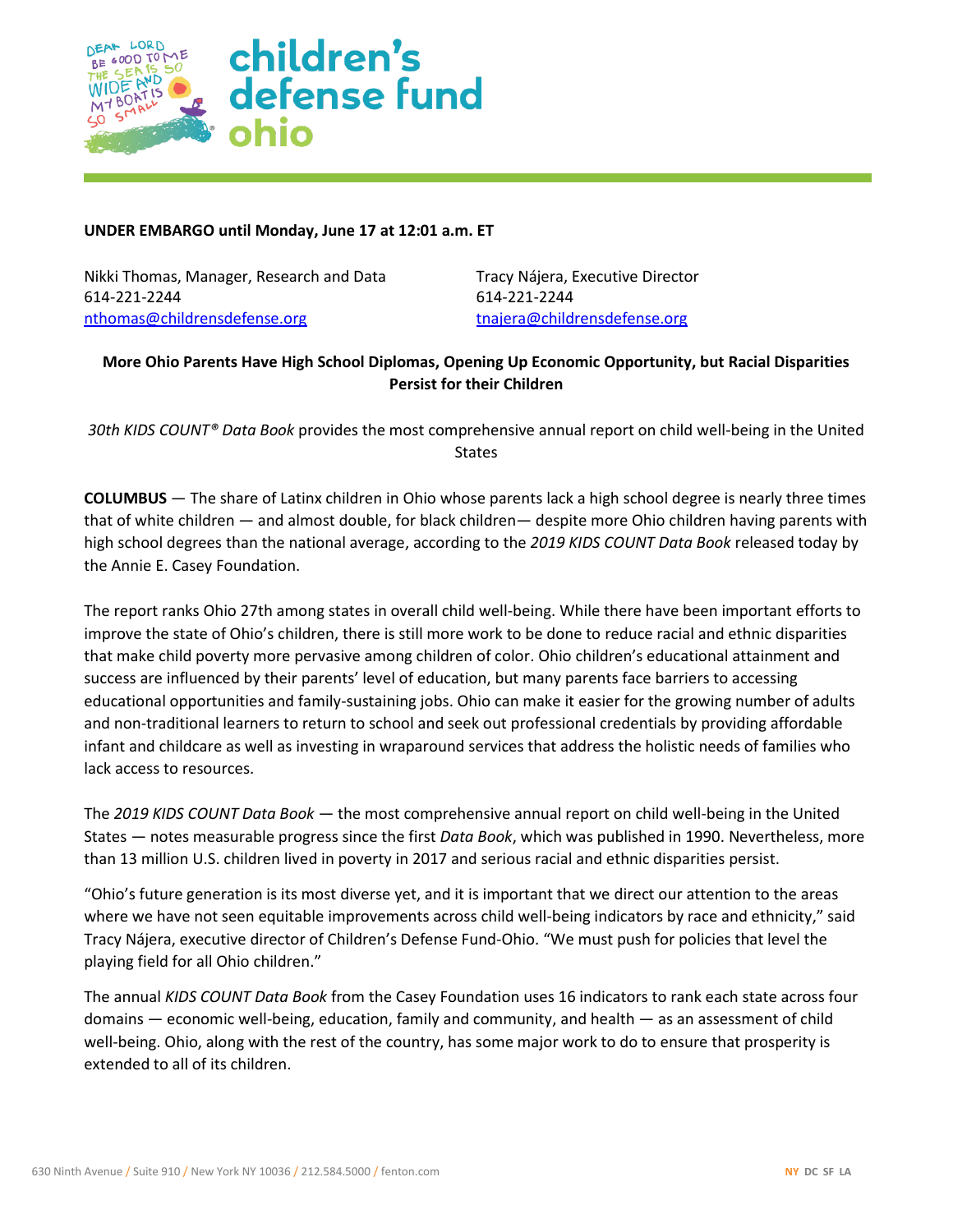In 2019, Ohio ranks:

- **23rd in economic well-being.** Approximately 513,000 Ohio children (20 percent) live in poverty.
- **16th in education.** With 60 percent of Ohio eighth graders scoring below proficient in math, compared to 67 percent nationally, Ohio is ranked seventh best in the nation — representing a marked improvement from Ohio's 1990 rate where 85 percent were not proficient.
- **31st in family and community.** In Ohio, 37 percent of children live in single-parent households, a rate that is 13 percentage points higher than 1990. This is higher than the national rate of 34 percent.
- **29th in health.** The child and teen death rate in Ohio is worse than it is nationally. Although improved since 1990, it has done so at a slower rate than the national rate, ranking Ohio 34<sup>th</sup> in the nation in this indicator. The black child and teen death rate in Ohio is slightly higher than the rate for other children.

All of the 74 million kids in our increasingly diverse country have the potential for brighter futures , and we have the data, knowledge, and evidence of what it takes to make that vision a reality. We can use what we have learned from the past to promote policies and practices that create more opportunities, not barriers, especially for children of color.

The Casey Foundation points to areas of tremendous improvement in children's lives — including access to health care, decreased rates of teen childbearing and increased rates of high school graduation — and to policies that create and support this success. The Annie E. Casey Foundation calls on elected officials and representatives to continue to improve conditions for children by taking the following actions:

- *Expand programs that make and keep kids healthy.* For the sake of all children, regardless of their immigration status, states should expand access to Medicaid and continually seek ways to ensure that all children are receiving the care they need to live, learn and thrive into adulthood.
- *Provide the tools proven to help families lift themselves up economically.* Federal and state earned income tax credits (EITC) and child tax credit programs mean working parents can use more of their take-home pay to meet their children's needs. Making Ohio's EITC refundable would go a long way in supporting working families with children.
- *Address ethnic and racial inequities.* The national averages of child well-being can mask the reality that black and brown children still face a greater number of obstacles. We must renew our commitments to focus on equity and addressing the root causes of disparities in health, education and economic wellbeing.
- *Count all kids.* Ensure the 2020 census counts all children, especially those under 5 years old and from hard-to-count areas.

The *2019 KIDS COUNT Data Book* is the 30th edition of an annual data study that is based on U.S. Census and other publicly available data, representing all 50 states, the District of Columbia and Puerto Rico.